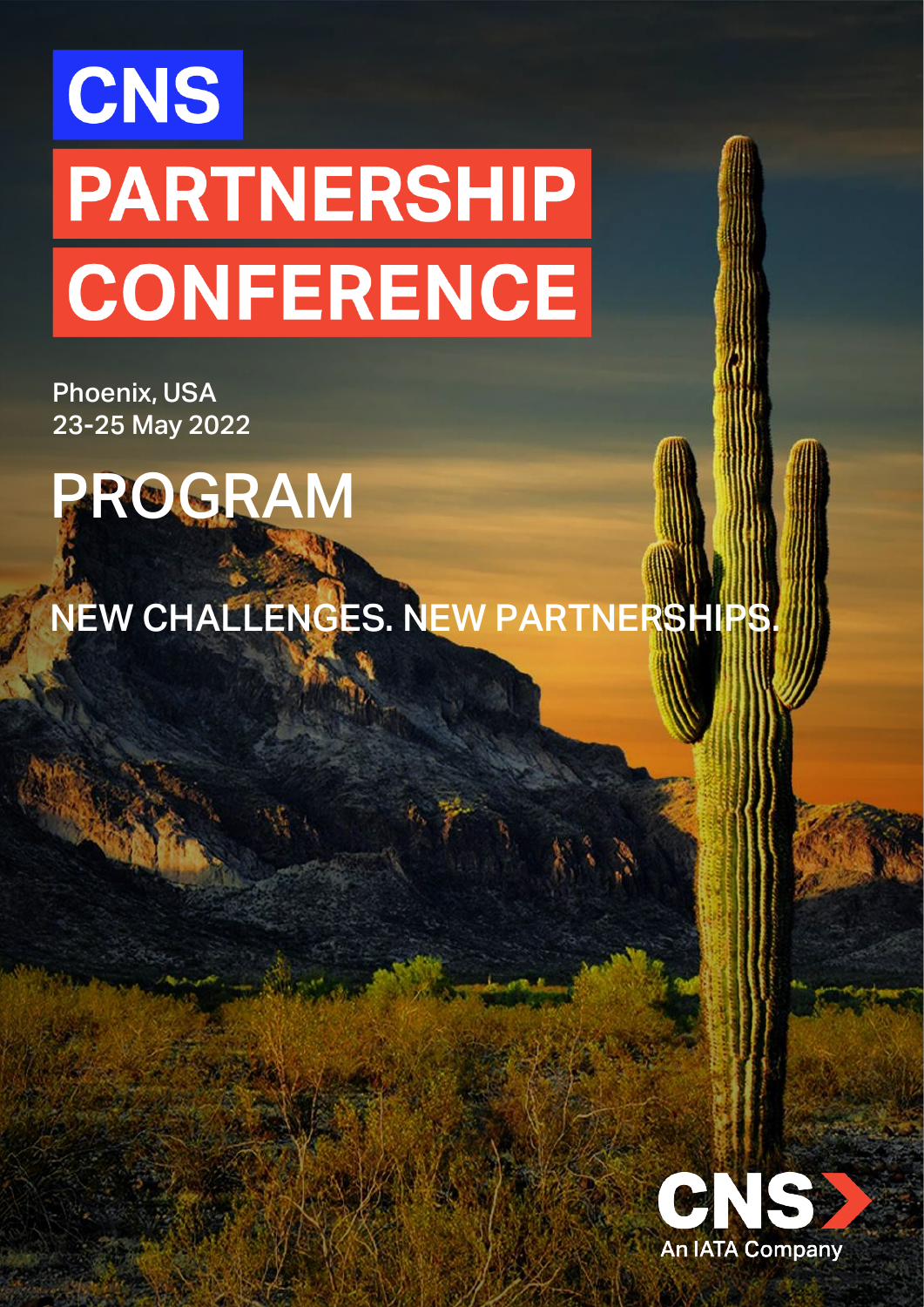# **CNS PARTNERSHIP CONFERENCE**

# Monday, 23 May Golf Tournament & Welcome

| 06h45 - 07h30 | <b>Golf Registration &amp; Breakfast</b><br><b>Arizona Grand Golf Course</b>              | Sponsored by<br><b>SKYTEAM</b> <sup>*</sup>     |
|---------------|-------------------------------------------------------------------------------------------|-------------------------------------------------|
| 07h30 - 12h30 | <b>CNS Partnership Golf Classic</b><br><b>Arizona Grand Golf Course</b>                   | Sponsored by<br><b>SKYTEAM</b> <sup>*</sup>     |
| 12h30 - 13h30 | <b>Golfers Luncheon</b><br><b>Island Green</b>                                            | Sponsored by                                    |
| 14h00 - 18h00 | <b>CNS Advisory Board Meeting (by invitation only)</b><br><b>Camelback A Meeting Room</b> |                                                 |
| 14h00 - 18h00 | <b>Conference Registration</b><br><b>Arizona Ballroom Foyer</b>                           | Sponsored by<br><b>AIR CANADA</b><br>CARGO      |
| 18h00 - 20h00 | <b>Welcome Reception</b><br>Paseo                                                         | Sponsored by<br><b>UnisysCargo</b><br>Solutions |

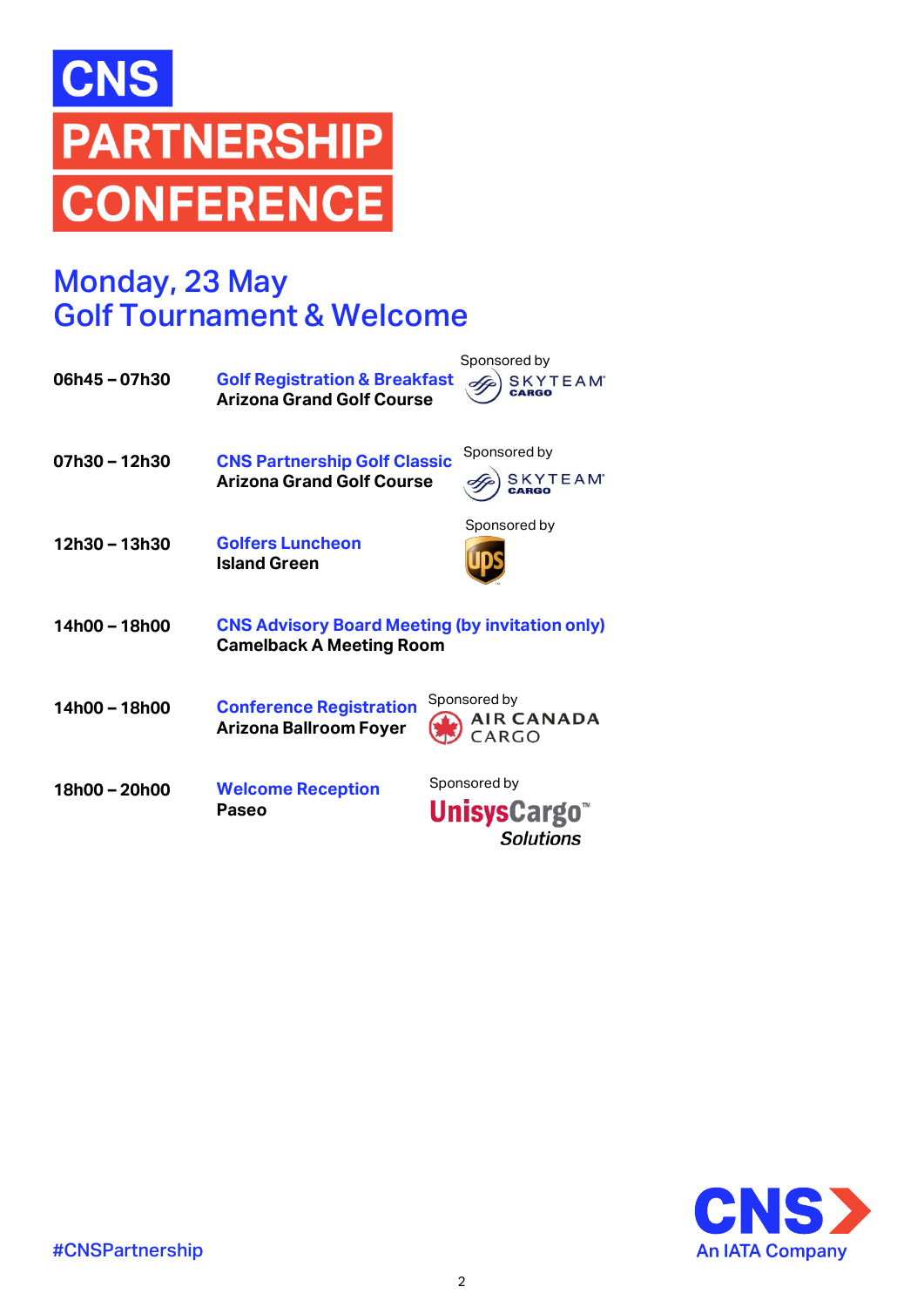

#### Exhibition Hall

# Tuesday, 24 May

- **Conference Registration Arizona Ballroom Foyer 07h00 – 17h00**
- Sponsored by<br>AIR CANADA<br>CARGO
- **Exhibition Open Arizona Ballroom Exhibition Hall 07h00 – 17h00**
- **Breakfast Arizona Ballroom Exhibition Hall 07h00 – 08h00**



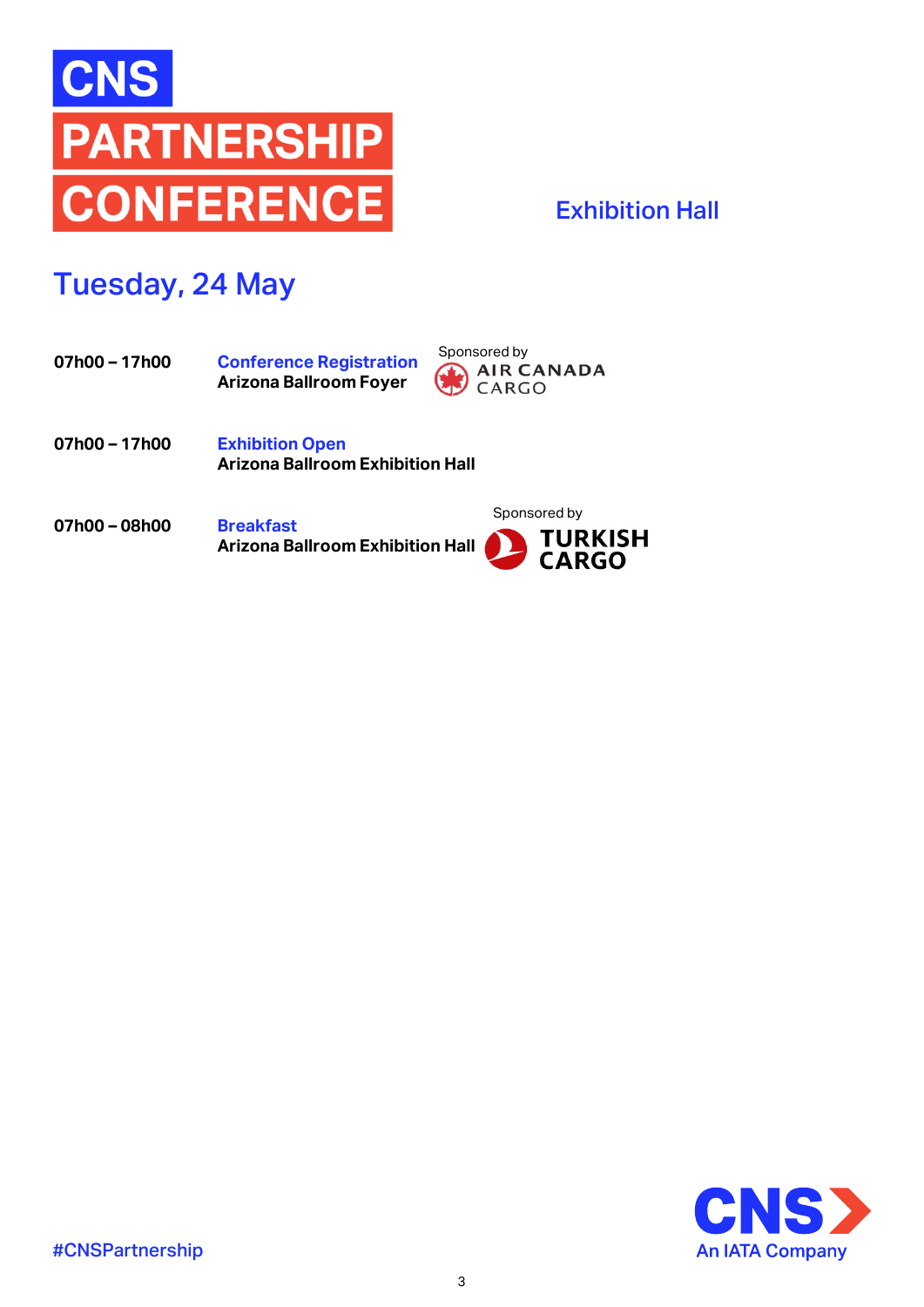

Sonoran Sky Ballroom & Exhibition Hall

# Tuesday, 24 May

#### **Opening Plenary Sponsored by <b>ibssoftware**

| 08h00 - 08h05   | <b>Welcome Address</b><br>Frederic Leger, President at CNS<br><b>Sonoran Sky Ballroom</b>                                                                                                                                                      |
|-----------------|------------------------------------------------------------------------------------------------------------------------------------------------------------------------------------------------------------------------------------------------|
| 08h05-08h10     | <b>Address</b><br>Brandon Fried, Executive Director at The Airforwarders Association<br><b>Sonoran Sky Ballroom</b>                                                                                                                            |
| 08h10-08h30     | <b>Air Cargo Economic Outlook</b><br>Marie Owens Thomsen, Chief Economist at IATA<br><b>Sonoran Sky Ballroom</b>                                                                                                                               |
| 08h30-08h50     | <b>Opening Keynote</b><br>Andrés Bianchi, CEO at LATAM Cargo<br><b>Sonoran Sky Ballroom</b>                                                                                                                                                    |
| 08h50-09h10     | <b>Keynote</b><br>Michelle Halkerston, President & CEO at Hassett Logistics<br><b>Sonoran Sky Ballroom</b>                                                                                                                                     |
| 09h10-09h30     | <b>Keynote - Partnerships</b><br>Patrick Moebel, President at FedEx Trade Networks<br><b>Sonoran Sky Ballroom</b>                                                                                                                              |
| 09h30-09h50     | <b>Coordination &amp; Integration of the Partner Ecosystem</b><br>David West, Head of Cargo Americas at IBS Software<br><b>Sonoran Sky Ballroom</b>                                                                                            |
| $09h50 - 10h10$ | Fireside Chat: How will digital innovations increase air cargo revenues?<br>Rodney Melton, Senior Industry Director for Travel and Transportation at Unisys<br>Mike White, President, Trade Network Consultants<br><b>Sonoran Sky Ballroom</b> |

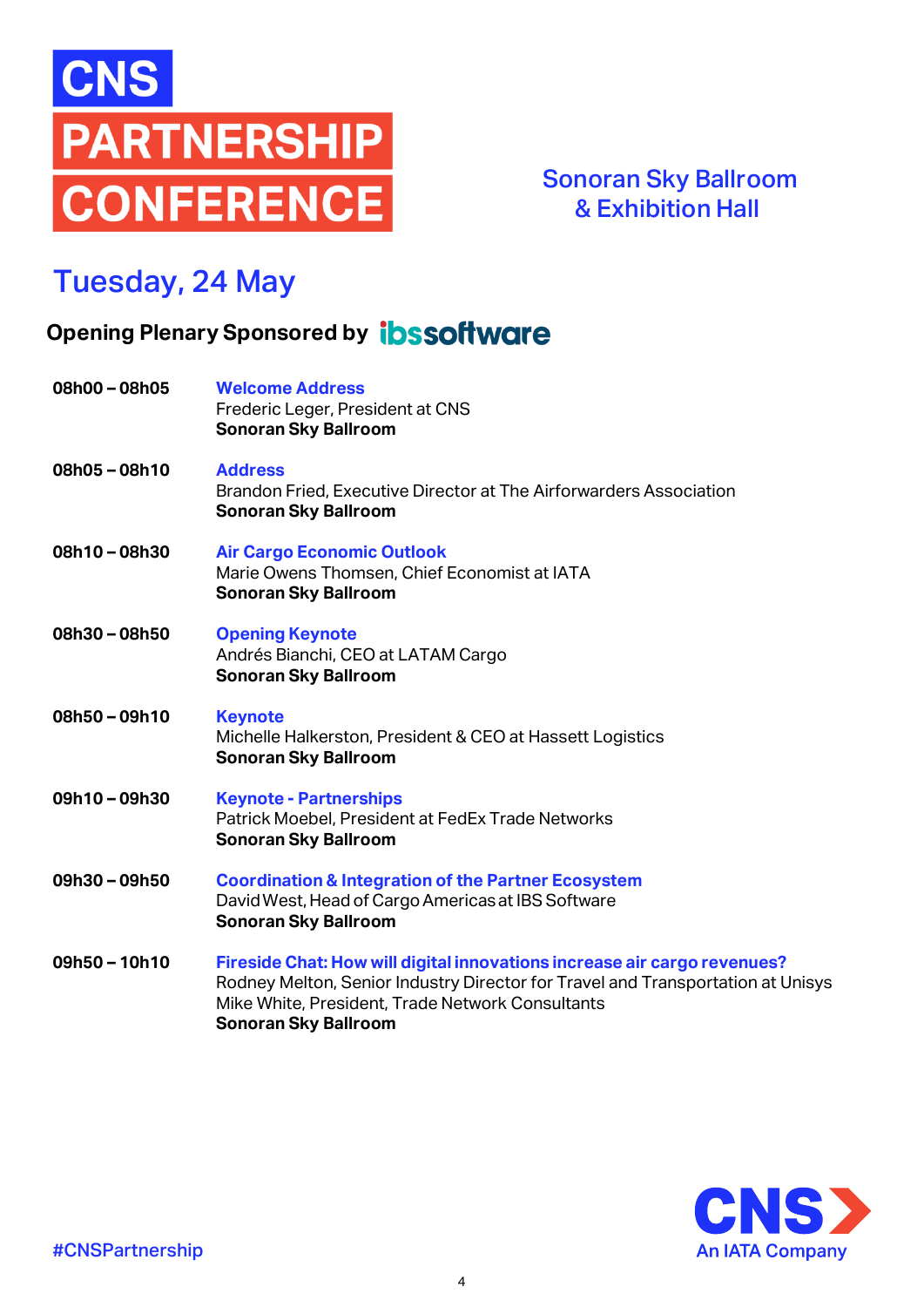

#### Sonoran Sky Ballroom & Exhibition Hall

# Tuesday, 24 May

#### **Opening Plenary Sponsored by <b>ibssoftware**

**10h10 – 10h30 Cultivating a Dangerous Goods Safety Culture Across the Air Supply Chain** Ben Supko, Executive Director Office of Hazardous Materials Safety at FAA **Sonoran Sky Ballroom** Sponsored by **10h30 – 11h00 Networking Break Arizona Ballroom Exhibition Hall FedEx 11h00 – 12h00 Panel: Addressing end-to-end sustainability in air cargo** Asok Kumar, Executive Vice-President Global Head of Airfreight at DB Schenker Ashwin Bhat, Chief Commercial Officer at Lufthansa Cargo Cristina Onate, Vice President Marketing and Product Development at LATAM Cargo Robert Horton, Vice President Environmental Affairs at DFW Matthew Saks, Vice President Airline Marketing at Airbus Moderator: Brendan Sullivan, Global Head of Cargo at IATA **Sonoran Sky Ballroom 12h00 – 12h20 The Power of Yes - Success Story** Martin Drew, Senior Vice President Sales & Cargo at Etihad **Sonoran Sky Ballroom 12h20 – 12h30 CNS Looking Forward** Frederic Leger, President at CNS **Sonoran Sky Ballroom** Sponsored by**12h30 – 13h30 Networking Lunch Arizona Ballroom Exhibition Hall** DHL AVIATION

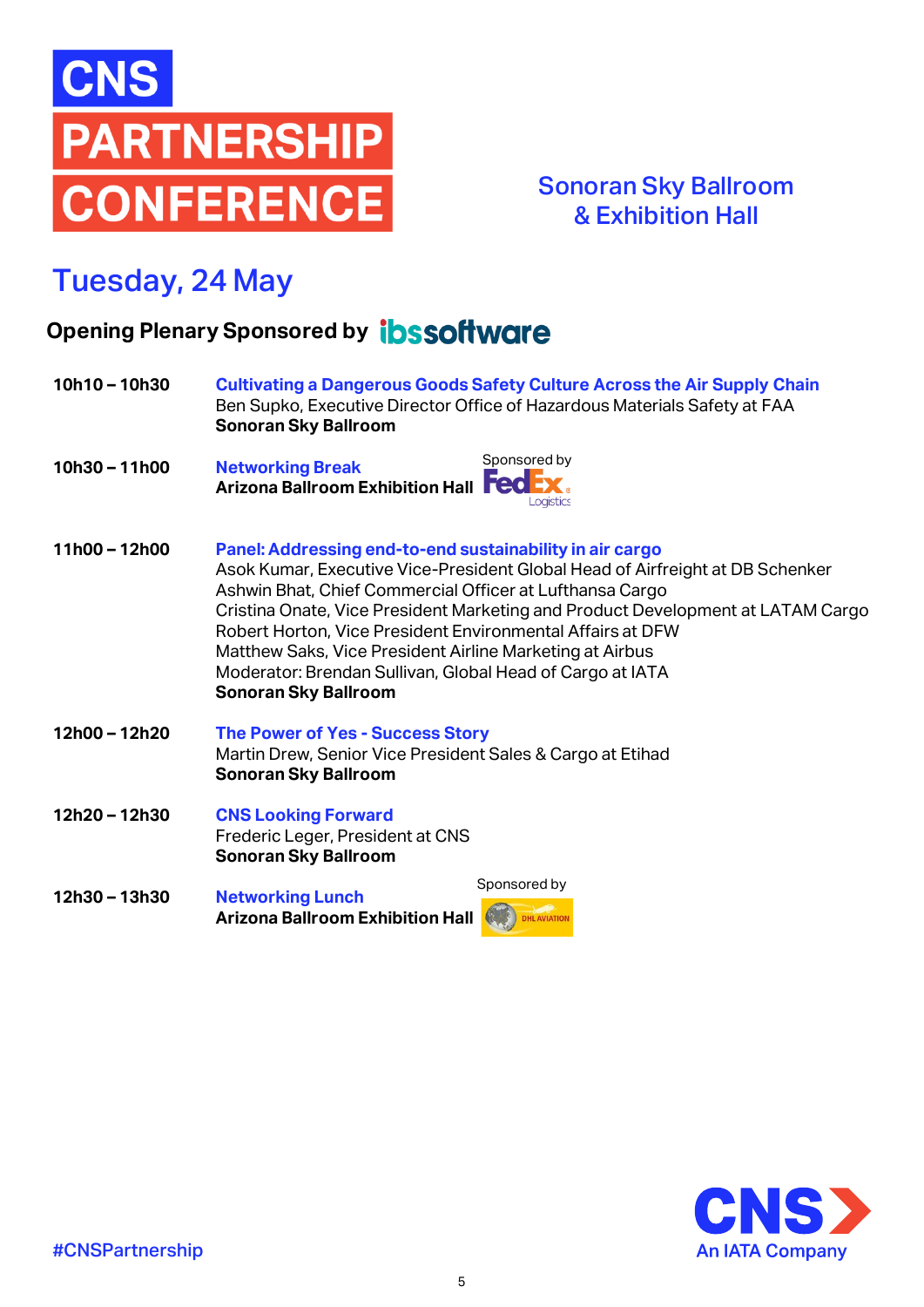

#### Exhibition Hall & Innovation Stage

# Tuesday, 24 May

**Innovation Stage Sponsored by DFW** 

| 13h30 - 13h35   | Welcome - Invitation to the Innovation Stage<br>John Ackerman, Executive Vice President Global Strategy and Development at DFW                                                                                                                                                                                                     |
|-----------------|------------------------------------------------------------------------------------------------------------------------------------------------------------------------------------------------------------------------------------------------------------------------------------------------------------------------------------|
| 13h35 - 14h00   | <b>Airport Future Proofing through Innovation</b><br>Paul Puopolo, Executive Vice President, Innovation at DFW                                                                                                                                                                                                                     |
| 14h00 - 14h30   | <b>DFW's Plan for the Future Airport Facility Design</b><br>Khaled Naja, Executive Vice President, Infrastructure and Development at DFW                                                                                                                                                                                           |
| 14h30 - 15h00   | <b>Panel: Addressing Digitization in the Cargo Community</b><br>Robert Fordee, Executive Vice President Global Cargo Services at Menzies Aviation<br>Brandon Fried, Executive Director at Air Forwarders Association<br>Jean Verheyen, CEO at Nallian<br>Moderator: Bill Nesbitt, Senior Manager Cargo Business Development at DFW |
| 15h00 - 15h30   | Sponsored by<br><b>Networking Break</b><br><b>Arizona Ballroom Exhibition Hall AIRBUS</b>                                                                                                                                                                                                                                          |
| 15h30 - 15h50   | Digitization and Automation of the Air Cargo Industry - is Collaboration the key to<br>quicker adoption and success?<br>Vitaly Smilianets, CEO and Founder at Awery Aviation Software<br>Tristan Koch, Chief Commercial Officer at Awery Aviation Software                                                                         |
| 15h50 - 16h10   | <b>Warehouse of the Future</b><br>Robert Fordee, Executive Vice President Global Cargo Services at Menzies Aviation                                                                                                                                                                                                                |
| 16h10-16h30     | Boosting the digital maturity of your community in a step-by-step<br>approach/Enabling a future-oriented vision<br>Sara Van Gelder, Community Solutions Manager at Nallian                                                                                                                                                         |
| 16h30-16h50     | Closing the Technology and Process Gap in Air Cargo with Best In Class<br><b>Digitalization Practices from other Industries</b><br>Matt Petot, CEO at CargoAl                                                                                                                                                                      |
| $16h50 - 17h10$ | The Future of Passenger and Cargo Data Fusion; Visions for the Next Decade<br>Fred Werginz, Head of Commercial Operations - Americas, CHAMP Cargosystems                                                                                                                                                                           |

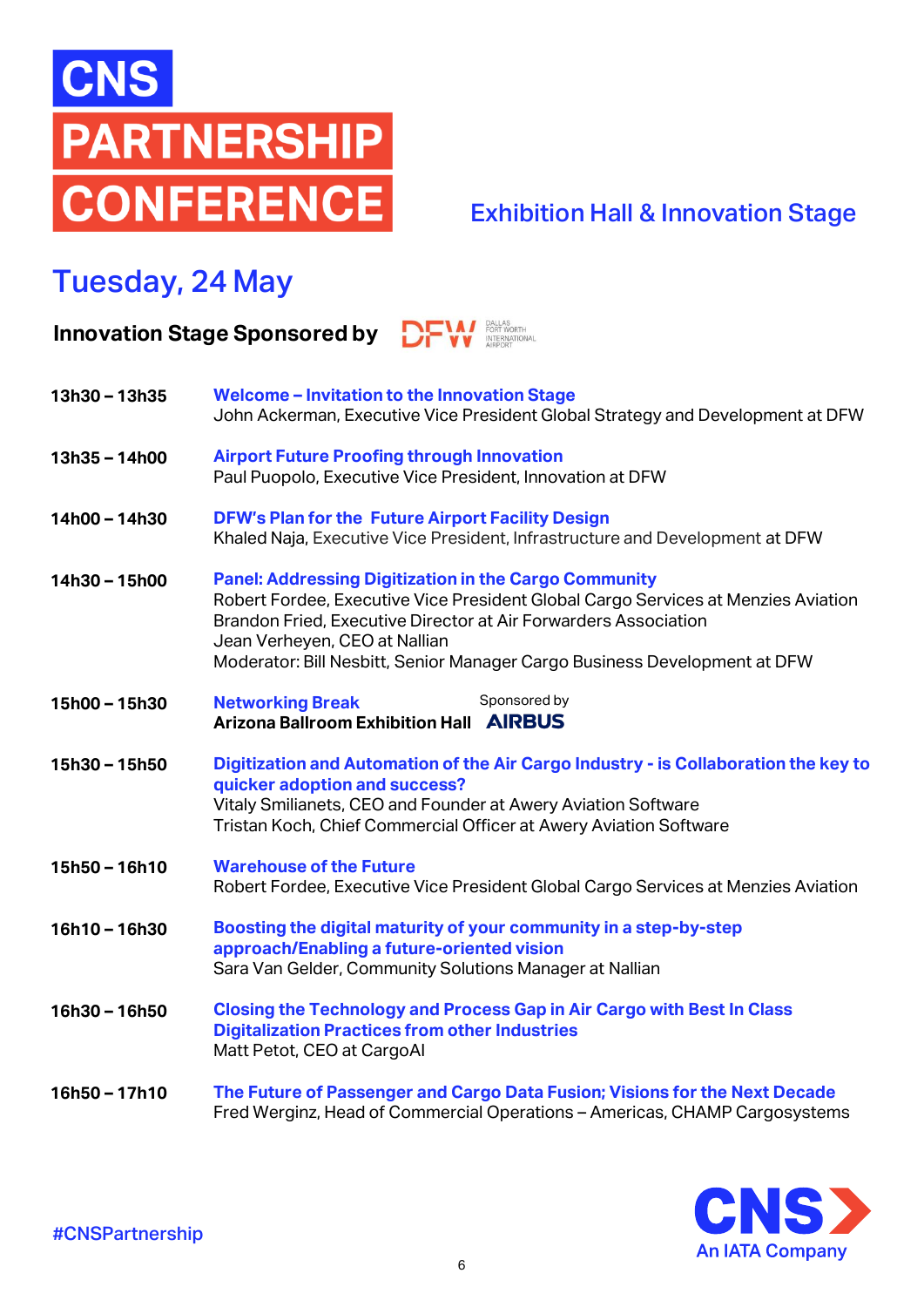

#### Exhibition Hall & Innovation Stage

# Wednesday, 25May

| <b>Innovation Stage Sponsored by</b> |                                                                                                                                                              |                                                                                                                                                           |
|--------------------------------------|--------------------------------------------------------------------------------------------------------------------------------------------------------------|-----------------------------------------------------------------------------------------------------------------------------------------------------------|
| 07h30 - 16h00                        | Sponsored by<br><b>Conference Registration</b><br><b>Arizona Ballroom Foyer</b>                                                                              | <b>AIR CANADA</b><br>CARGO                                                                                                                                |
| 07h30 - 16h00                        | <b>Exhibition Open</b><br><b>Arizona Ballroom Exhibition Hall</b>                                                                                            |                                                                                                                                                           |
| 07h30-08h30                          | <b>Breakfast</b><br>Arizona Ballroom Exhibition Hall                                                                                                         | Sponsored by<br>SmartKargo                                                                                                                                |
| 08h30 - 09h00                        | <b>Business Case for Alternative Data</b><br>Brian Clancy, Managing Director at Logistics Capital & Strategy                                                 |                                                                                                                                                           |
| 09h00 - 09h30                        | <b>Streams</b>                                                                                                                                               | Air Cargo Predictive Analytics - Optimize Revenue and Gain New Revenue<br>Rodney Melton, Senior Industry Director for Travel and Transportation at Unisys |
| 09h30 - 10h00                        | Air Canada Cargo: An Air Cargo Digital Journey<br>Arnaud Meunier, Product Manager TACT Solutions at IATA<br>Phil Siponen, Engagement Manager CargolS at IATA | Sebastien Podgorski, Senior Manager, Pricing, Interline & Distribution at Air Canada                                                                      |
| 10h00 - 10h30                        | <b>Winning from 21st Century Digital Distribution</b><br>Simson Demmer, VP Partnerships at cargo.one                                                         |                                                                                                                                                           |
| 10h30 - 11h00                        | <b>Networking Break</b><br>Arizona Ballroom Exhibition Hall flexport.                                                                                        | Sponsored by                                                                                                                                              |
| 11h00 - 11h30                        | <b>Achieving CO2 Net Zero to meet industry requirements</b><br>Robert Horton, Vice President Environmental Affairs at DFW                                    |                                                                                                                                                           |
| 11h30 - 12h00                        | <b>Innovative Unmanned Cargo Transport</b><br>Kal Petrov, Director of New market Development at DRONAMICS                                                    |                                                                                                                                                           |
| 12h00 - 12h30                        | <b>Standardizing Digital Contracts for Airlines and Freight Forwarders</b><br>Edip Pektas, Founder at Airblox                                                |                                                                                                                                                           |
| 12h30 - 13h30                        | <b>Networking Lunch</b><br><b>Arizona Ballroom Exhibition Hall</b>                                                                                           | Sponsored by<br>swissport                                                                                                                                 |

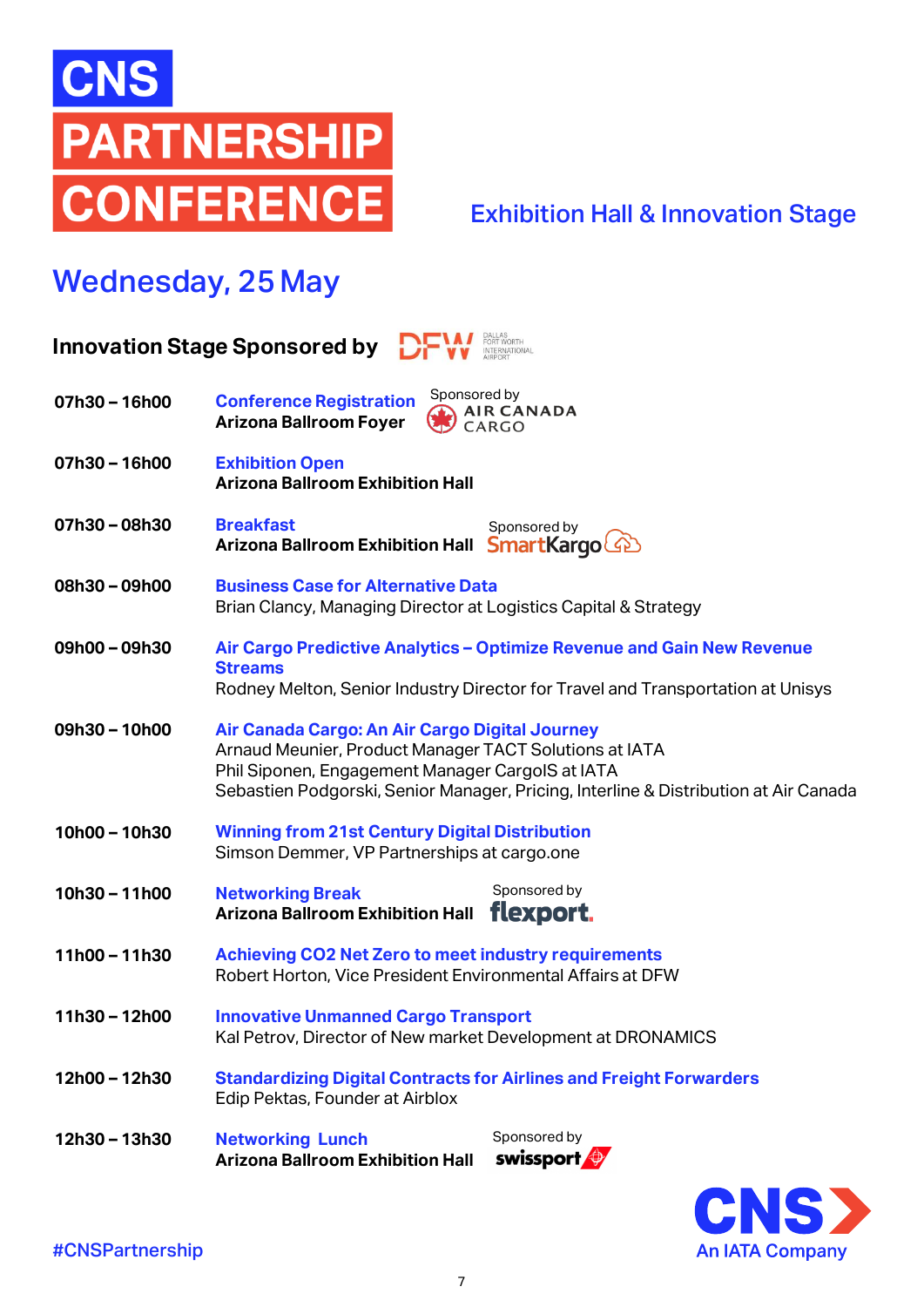

#### Exhibition Hall & Innovation Stage

# Wednesday, 25 May

#### **Innovation Stage Sponsored by DFW**

| 13h30 - 13h50   | Capacity Crunch: challenges and solutions from a ground handling point of<br>view<br>Hendrik Leyssens, Vice President Global Operations - Cargo at Swissport                                                                 |
|-----------------|------------------------------------------------------------------------------------------------------------------------------------------------------------------------------------------------------------------------------|
| $13h50 - 14h10$ | <b>How Cargo Community System Can Transform an Airport Ecosystem</b><br>Amar More, CEO at Kale Logistics Solutions                                                                                                           |
| 14h10 - 14h40   | <b>Improving Dangerous Goods Transportation and Training: DG AutoCheck and</b><br><b>DG Compass</b><br>Pablo Castellon, Senior Manager Industry Solutions at IATA<br>Ivica Kovacic, Head Training Product Management at IATA |
| 14h40 - 15h00   | <b>Tackling the Lithium Battery Challenge: CEIV Lithium Battery</b><br>Ronald Schaefer, Senior Principal IATA Consulting at IATA                                                                                             |
| 19h00 - 20h00   | Sponsored by<br><b>Cocktail Reception</b><br><b>Sonoran Sky Ballroom Foyer</b><br><b>NFS</b><br><b>Worldwide Flight Services</b>                                                                                             |
| 20h00 - 22h00   | <b>Networking Dinner</b><br>Sponsored by<br>Sponsored by<br><b>Sonoran Sky Ballroom</b><br><b>ATAM</b><br>PayCargo.<br>CARGO                                                                                                 |

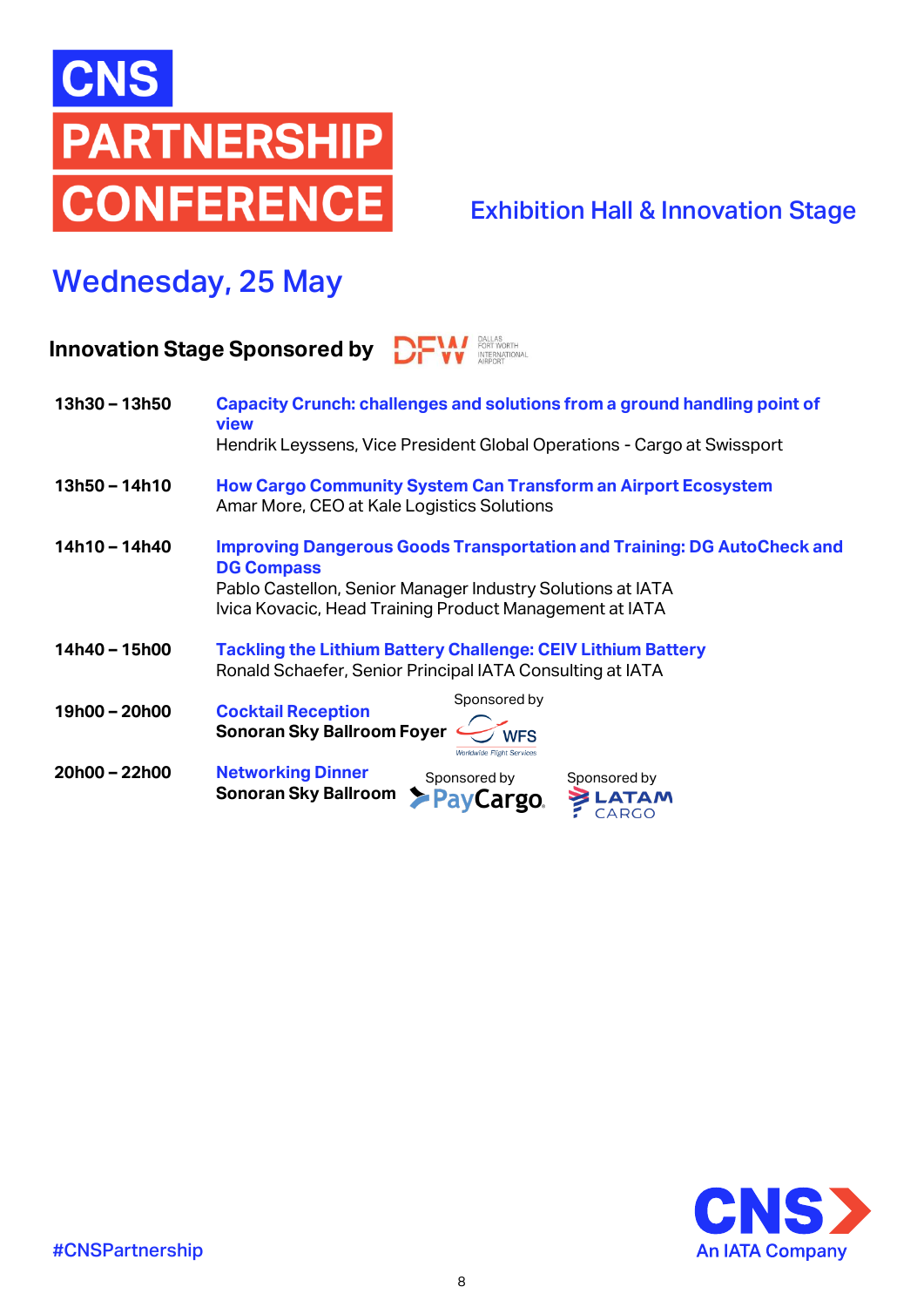

## With many thanks to all our sponsors